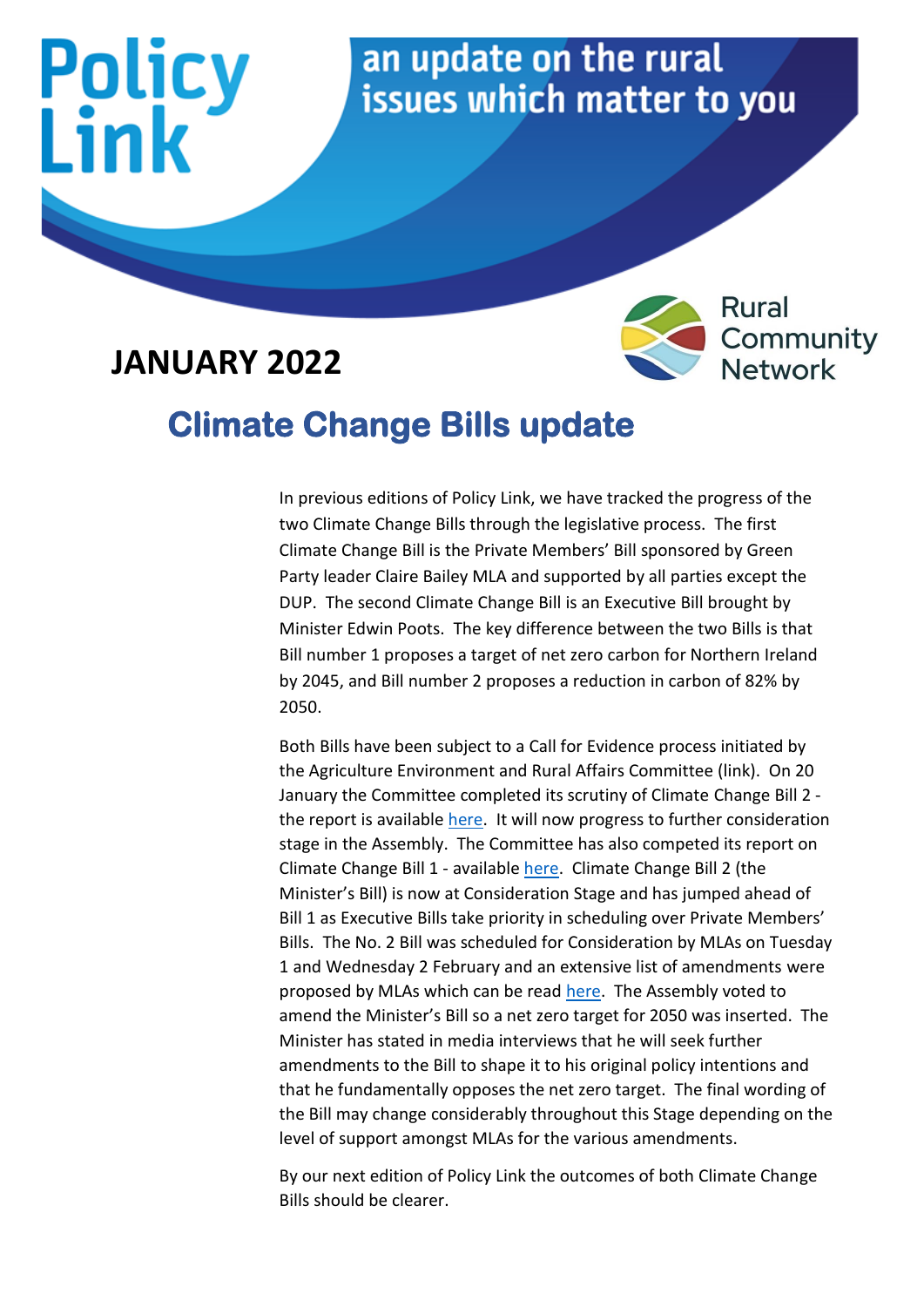

Welfare mitigations in Northern Ireland were extended for a further 3 years in November 2021. Legislation was introduced which will ensure welfare mitigations remain in place which will compensate people who would have seen their benefits reduced due to the Bedroom Tax. It will also close loopholes in social security legislation which would have meant a reduction in benefits to over 600 families (due to the imposition of restrictions on payments to families under the benefit cap). The enhanced level of support means that thousands of people will benefit over the next three years from a package of over £120M. This is welcome as the cost of living crisis with energy bills soaring and the price of many basic foodstuffs is increasing by much more than the official inflation rate of around 5%, click [here](https://www.bbc.co.uk/news/business-60140858) for article on increase in basic foodstuffs.

**Policy**<br>Link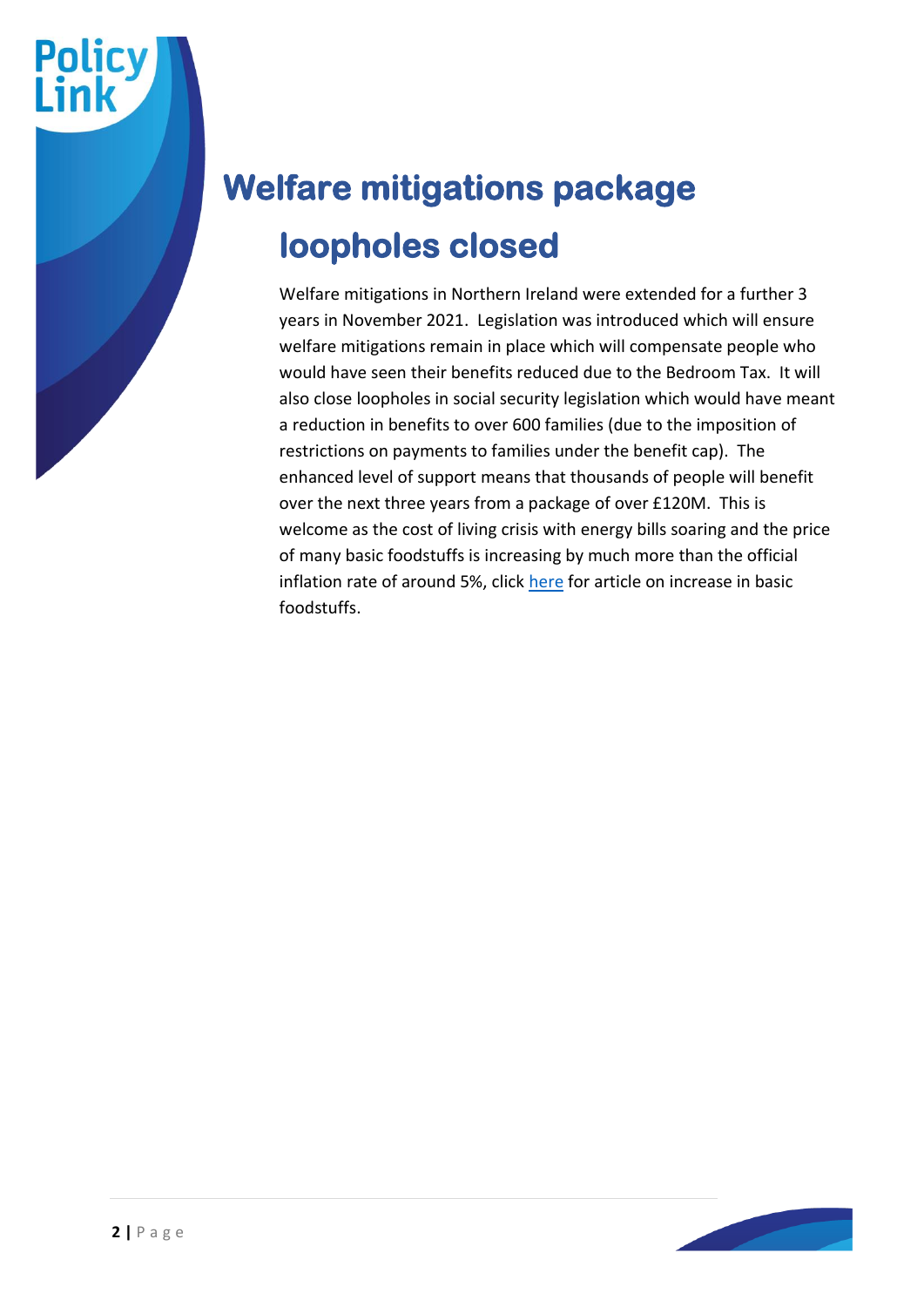

Communities Minister Deirdre Hargey MLA has also commissioned an Independent Advisory Panel to Review Welfare Mitigations in NI. The Panel is chaired by former Chief Commissioner of the Human Rights Commission Les Allamby. The panel includes a range of people with experience of the social security system or of providing support to people who access benefits. The Minister has asked the Panel to produce a report by the end of February 2022. The commitment to an Independent Review of Welfare Reform Mitigations was a commitment in the New Decade New Approach deal and the Panel is working to complete its review. Panel Chair Les Allamby said:

"With the loss of the extra £20 a week in Universal Credit, the end of the furlough scheme and the increase in fuel prices, the need for social security mitigations to go towards keeping people out of poverty remains as important as ever."

#### **Energy Strategy and Action Plan Published**

The Energy Strategy was launched by Economy Minister Gordon Lyons in December. RCN responded to the Department's consultation on Policy Options for the Energy Strategy which closed in July and can be viewed [here.](https://www.ruralcommunitynetwork.org/app/uploads/2021/07/RCN-response-to-Energy-Strategy-Consultation-June-2021-final.pdf) In it we stressed the additional challenges of de-carbonising home heating and transport in rural communities and the need for just transition principles to underpin the Strategy. The Energy Strategy can be read [here.](https://www.economy-ni.gov.uk/topics/energy/energy-strategy) The key aims of the Strategy are:

- On energy efficiency: to deliver energy savings of 25% from buildings and industry by 2030;
- Renewables: meet at least 70% of electricity consumption from a diverse mix of renewable sources by 2030; and
- Green economy: double the size of our low carbon and renewable energy economy to a turnover of more than £2billion by 2030.

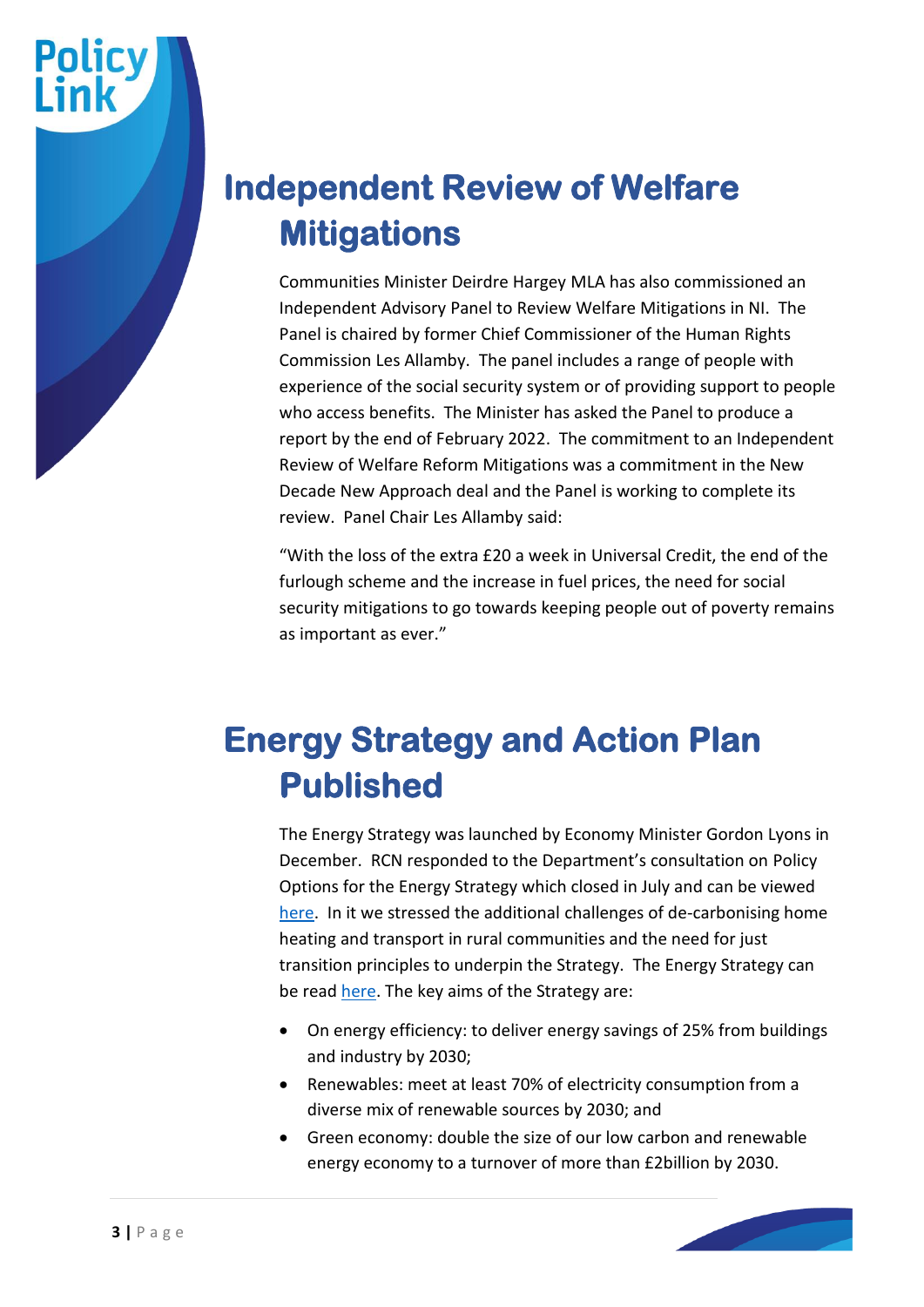

- Invest in green innovation and low carbon technologies;
- Substantially increase funding and support for retrofitting buildings;
- Develop and deliver a Local Transport Strategy;
- Phase out fossil fuel heating oil; and
- Adopt policies that facilitate active consumers and energy communities.

The Strategy contains some far-reaching headline objectives with the potential to have a big impact in rural communities. A 22 point Action Plan emerging from the Energy Strategy was published by the Minister on 20 January click [here](https://www.economy-ni.gov.uk/publications/energy-strategy-path-net-zero-energy-action-plan) to view. Some of the initial actions include:

- Deliver £10m of funding through a new Green Innovation Challenge Fund;
- Consult on a renewable electricity support scheme in 2022 for delivery in 2023;
- Develop an action plan to deliver 1GW of offshore wind from 2030;
- Develop and commence delivery of low carbon heat demonstrator projects; and
- Publish an EV infrastructure action plan.

If these objectives are achieved, as well as de-carbonising they could make a big difference to households suffering from fuel poverty which has rocketed over the past six months with the increase in energy bills but that's in the medium to long term. For people who can't afford to heat their homes right now immediate intervention is needed and the Executive has introduced two schemes to try and help households in fuel poverty with their fuel bills (see article below).

Environmental campaigners have raised concerns about the references to hydrogen technology in the Energy Strategy that will trial carbon capture technologies to enable the production of "blue hydrogen" which is derived from gas. This is a direct contradiction with the policy aim to reduce carbon as carbon capture has proved to be hugely expensive and campaigners fear will encourage the development of fracking which brings huge environmental damage.

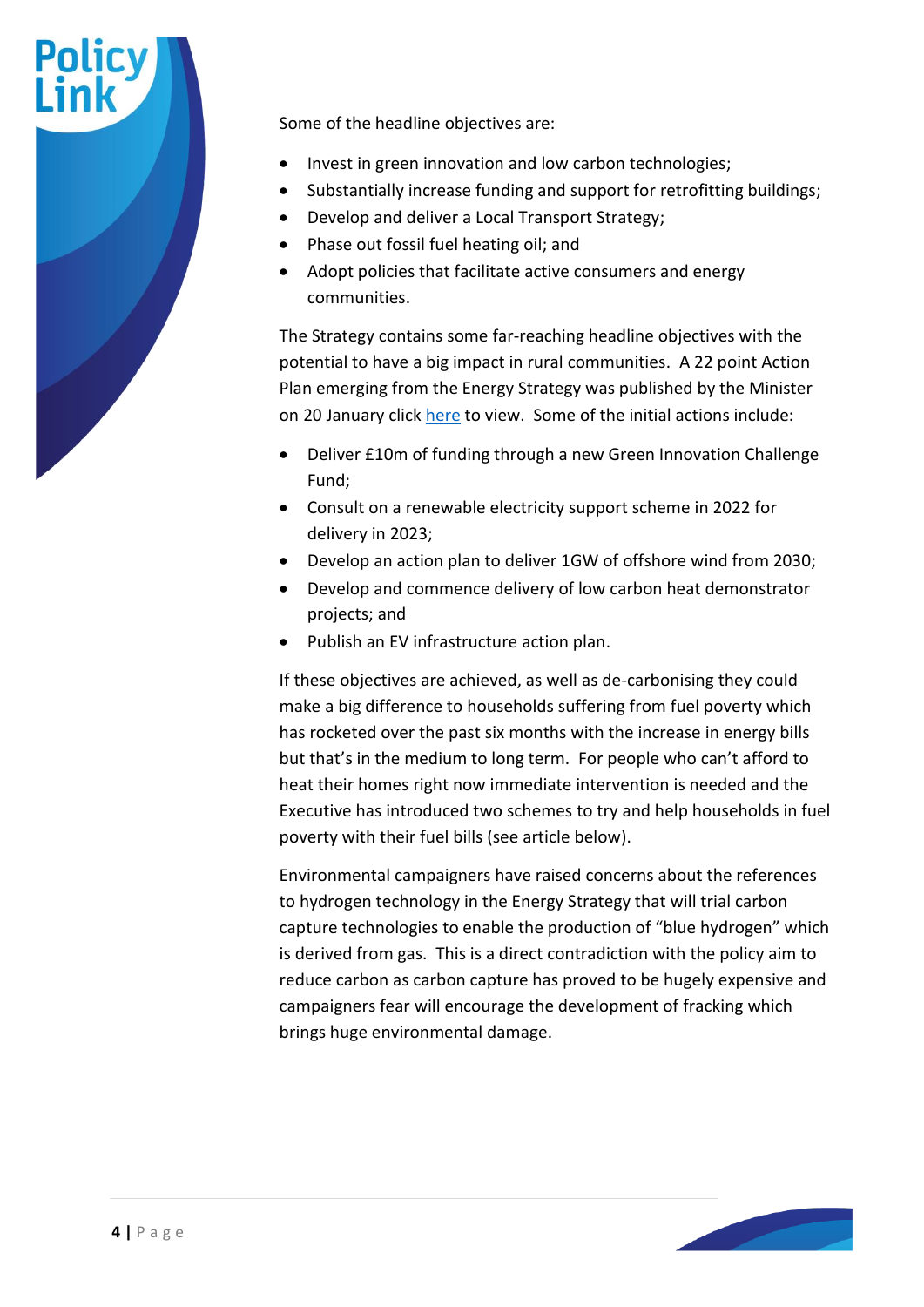#### **Fuel Poverty Payment Schemes Announced as Bills Rocket**

The Communities Minister Deirdre Hargey MLA has announced two schemes in January to help households who are hardest hit by the spiralling costs of energy. The first scheme announced was the Emergency Fuel Support Scheme which provides a top up of £100 to households which can be spent on gas, oil, or electricity if the household is at risk of being cut off. There is a range of qualifying criteria which households must meet to qualify for this scheme and applications can be made online or by telephone. Applications are open until the end of March 2022 but only a set number of applications are accepted each day. This has led to frustration from people who have been trying to apply. Details of eligibility and the application process are available from the Bryson House websit[e here.](https://www.brysongroup.org/news/emergency-fuel-payment-scheme)

A further Energy Payment Support Scheme will make a one-off payment of £200 to approximately 280,000 households. There is no need to apply for this scheme as payments will be made automatically to people who were accessing any of the following qualifying benefits during any part of the week Monday 13th December to Sunday 19th December 2021 inclusive:

- Pension Credit;
- Universal Credit;
- Income-related Employment and Support Allowance;
- Income-based Jobseekers Allowance; or
- Income Support.

However, there is a need for the NI Assembly to fast track the legislation needed to allow these payments to be made. If legislation can be passed quickly it will provide some much-needed respite for the poorest households. However, this is only a short-term measure as inflation continues to rise and energy costs and basic food prices are predicted to continue rising well into 2022. For further information on this scheme click [here.](https://www.nidirect.gov.uk/articles/energy-costs-support-schemes)

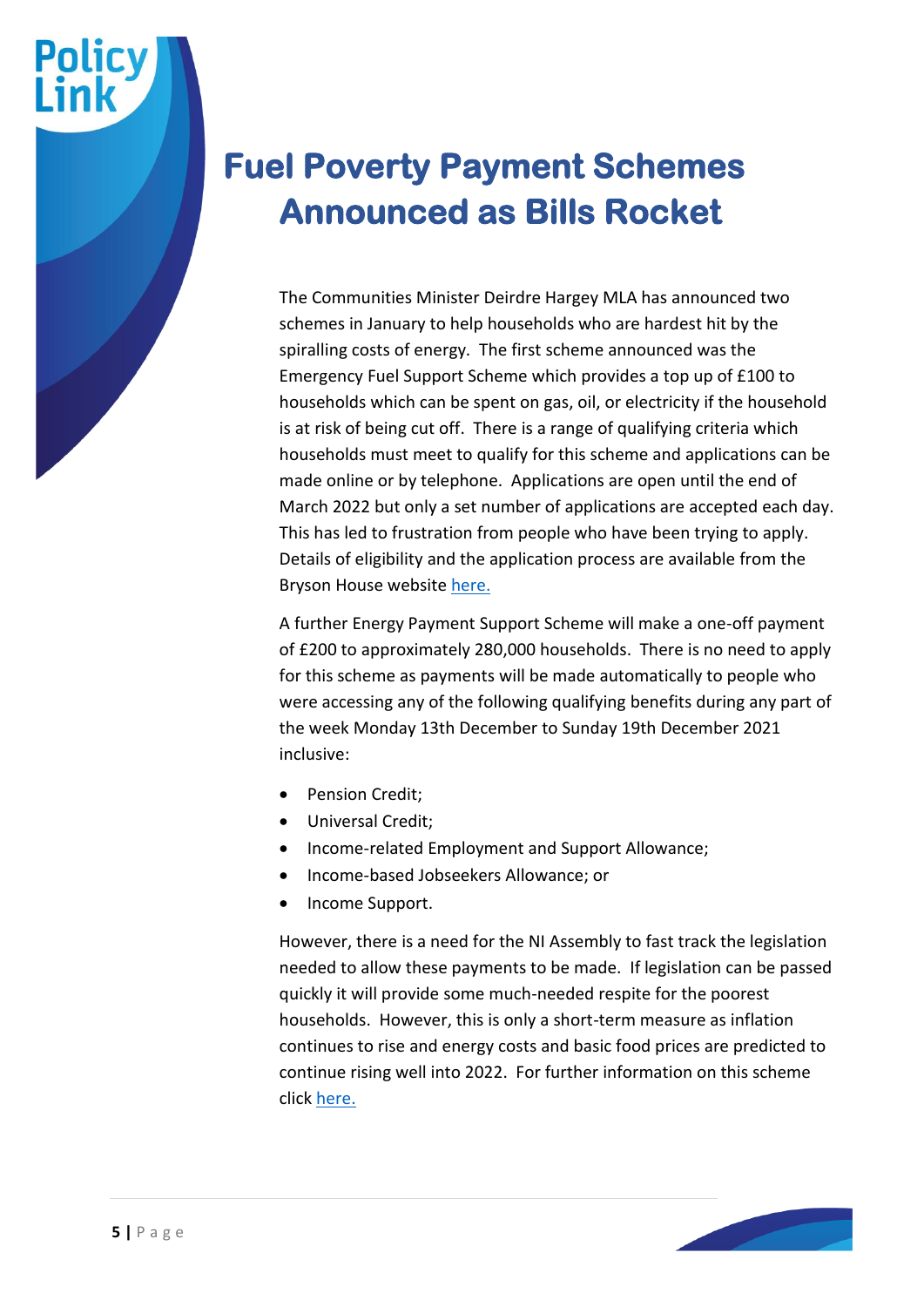

#### **Environment Strategy response**

RCN responded to the DAERA consultation on an Environment Strategy for Northern Ireland which closed in January. The Environment Strategy can be viewed [here.](https://www.daera-ni.gov.uk/sites/default/files/consultations/daera/Draft%20Environment%20Strategy.PDF) Our response is available [here.](https://www.ruralcommunitynetwork.org/app/uploads/2022/01/RCN-response-to-Environment-Strategy-NI-consultation-2021-final.pdf) In our response we were critical of the absence of targets and actions for the strategic environmental outcomes identified. The strategy includes much discussion on the need for development and implementation of action plans, strategies, and management plans but relatively few actual targets have been set and only a few tangible actions are identified. Environmental organisations in NI have also been critical of the Strategy which contains more unambitious targets than comparable strategies in other devolved administrations. DAERA officials charged with developing the Strategy were questioned by MLAs at the AERA Committee. MLAs on the Committee were critical of the unambitious targets within the Strategy and raised questions in relation to air pollution targets, targets to increase tree cover and how the Environment Strategy would "read across" to other strategies the NI Executive was bringing forward.

See links below for further media coverage of the issues.

.

[https://www.theguardian.com/uk-news/2022/jan/18/northern-ireland](https://www.theguardian.com/uk-news/2022/jan/18/northern-ireland-environment-plan-weak-flawed-dirty-corner-europe)[environment-plan-weak-flawed-dirty-corner-europe](https://www.theguardian.com/uk-news/2022/jan/18/northern-ireland-environment-plan-weak-flawed-dirty-corner-europe)

[https://www.belfastlive.co.uk/news/northern-ireland/northern-ireland](https://www.belfastlive.co.uk/news/northern-ireland/northern-ireland-officials-told-environment-22743786)[officials-told-environment-22743786](https://www.belfastlive.co.uk/news/northern-ireland/northern-ireland-officials-told-environment-22743786)

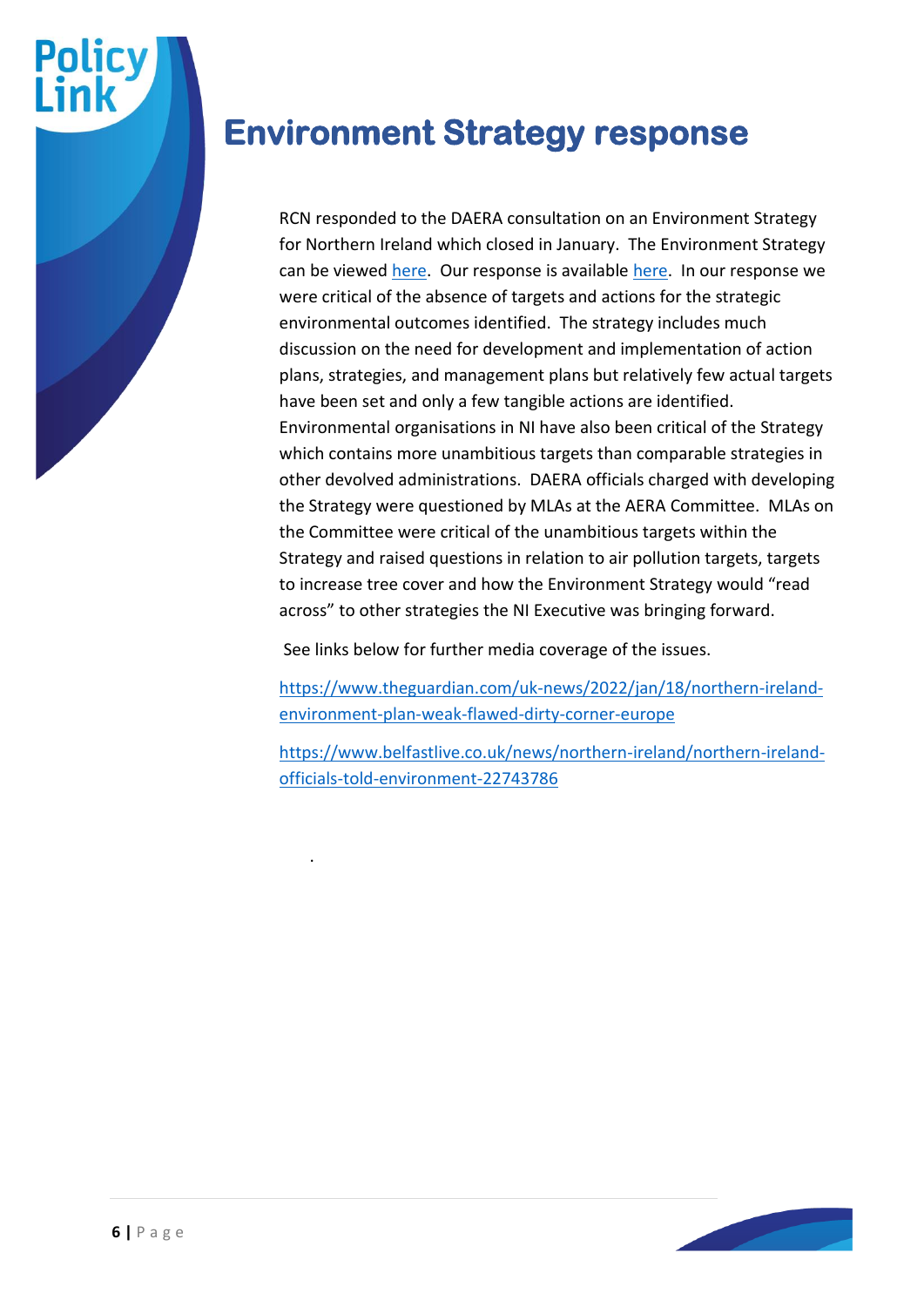# **Housing Supply Strategy Consultation**

The Minister for Communities, Deirdre Hargey MLA, has launched a draft Housing Supply Strategy consultation. The consultation document is available [here](https://www.communities-ni.gov.uk/consultations/consultation-new-housing-supply-strategy) and responses to the consultation must be submitted by 9<sup>th</sup> February. Minister Hargey launched the consultation by setting out her vision for the construction of 100,000 homes across all tenures over the next 15 years. The Minister also stated that she wants at least one third of the 100,000 total to be social homes. The consultation follows a Call for Evidence on housing supply strategy which RCN responded to last year which can be read [here](https://www.ruralcommunitynetwork.org/app/uploads/2021/07/Housing-Supply-Strategy-Call-for-Evidence-RRF-final-response.pdf) highlighting the importance of ensuring social housing is provided in rural settlements to meet housing need.

The consultation document acknowledges that our housing supply challenges are:

"Substantial and deep-rooted, as illustrated by increasing levels of housing stress and homelessness, the widening gap between housing requirements and new housing supply and the growing affordability and accessibility problems facing both first-time buyers and renters."

The strategy then asks consultees to address key questions such as:

- How do we supply the right number and type of affordable homes in the right places to meet housing need?
- How can we prevent homelessness and reduce housing stress as well as providing the right types of support and services for those in most need?
- How can we improve the quality, efficiency, and design of homes?
- How can the construction of new housing and retrofitting of existing homes help us meet carbon reduction targets?

RCN has long campaigned for more social housing in rural settlements as the rural target for new social homes in rural communities has been missed in 6 of the last 7 years. We welcome the launch of the consultation and hope to see a strong commitment to social and affordable homes in rural communities over the next decade.

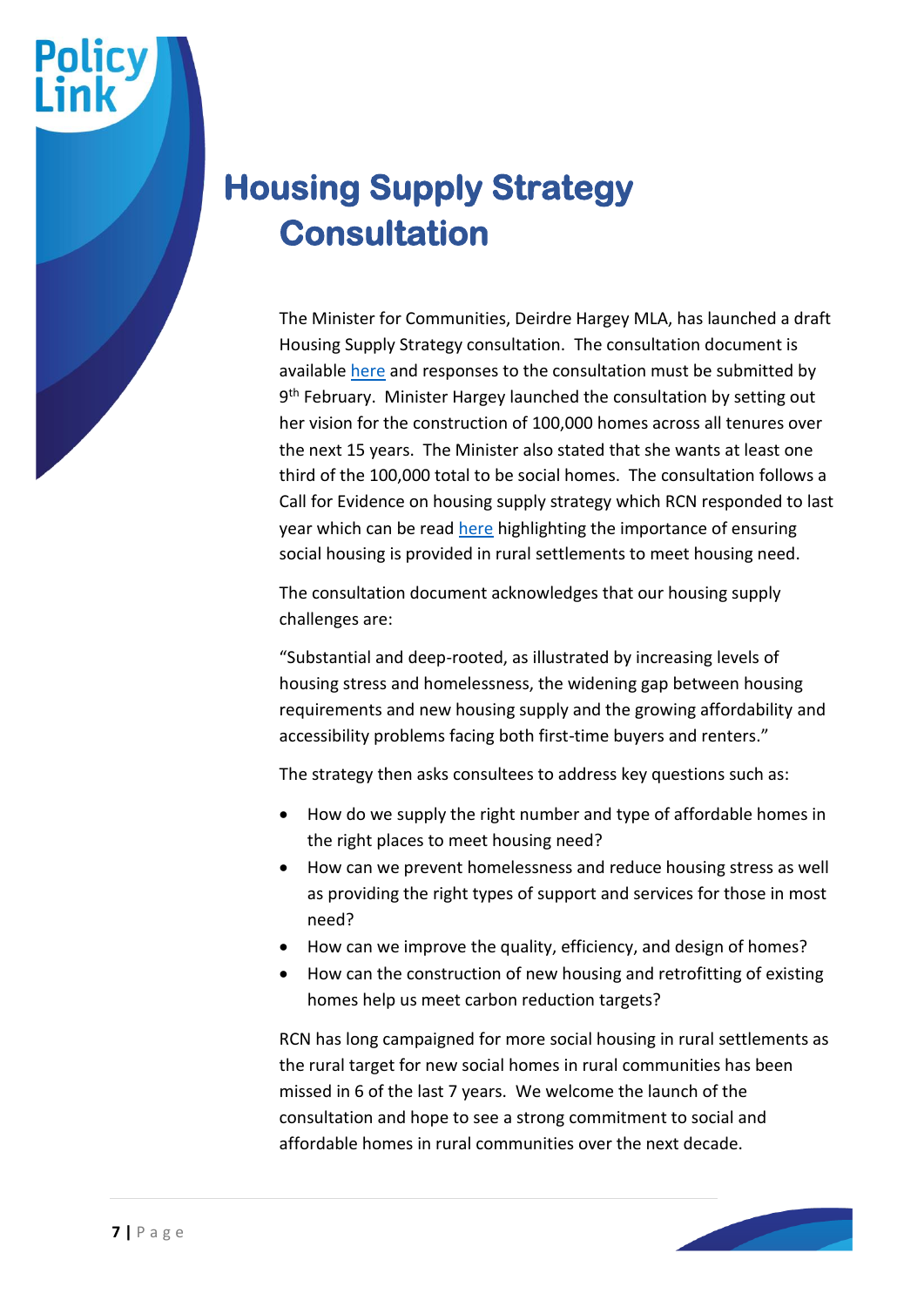#### **DfC consultation on Intermediate Rent**

RCN responded to the Department for Communities policy proposals on an Intermediate Rent Model available [here.](https://www.communities-ni.gov.uk/sites/default/files/consultations/communities/Consultation%20on%20Intermediate%20Rent%20Development%20of%20Policy%20and%20Model.pdf) The Intermediate Rent Model proposed by the Department aims to offer a subsidised rent to households who cannot afford to buy a home on the private market but are ineligible for social housing. Intermediate Rent aims to support households for up to 5 years by offering homes at a discount rent (the consultation suggests Intermediate Rent may be 80% of rent in the private rented sector). In theory, this should allow these households to save towards a deposit for a mortgage whilst providing them with decent housing and a secure tenancy. RCN responded to the consultation informed by views from our Rural Residents' Forum and South Tyrone Empowerment Programme whose staff work to ensure that people know their housing rights and support people in tackling exploitation in the private rental market in mid Ulster.

The main concern we have is that the Model proposed may mean that tenants will still be forced to pay a significant proportion of their income in rent. In many rural communities in areas of high housing demand in council areas such as: Mid Ulster/Armagh Banbridge, Craigavon/Newry Mourne & Down/Causeway Coast & Glens rent on a family home in the private rented sector can average between £600-£800 per month. A 20% discount will still mean this level of rent costs £480 £640 per month, an annual outlay of £5,760-£7,680.

For those households at the bottom of the suggested income eligibility band for Intermediate Rent i.e., earning £18,000 per annum any annual rental costs over £4,500 represents more than 25% of their household income. So, in these higher demand areas the Intermediate Rent Model proposed may not meet the policy intention to reduce housing costs below the 25% of overall income target**.** 

Our response to the consultation can be read [here.](https://www.ruralcommunitynetwork.org/app/uploads/2022/01/DfC-Consultation-on-Intermediate-Rent-Questionnaire-RRF-response-final-draft-002.pdf)

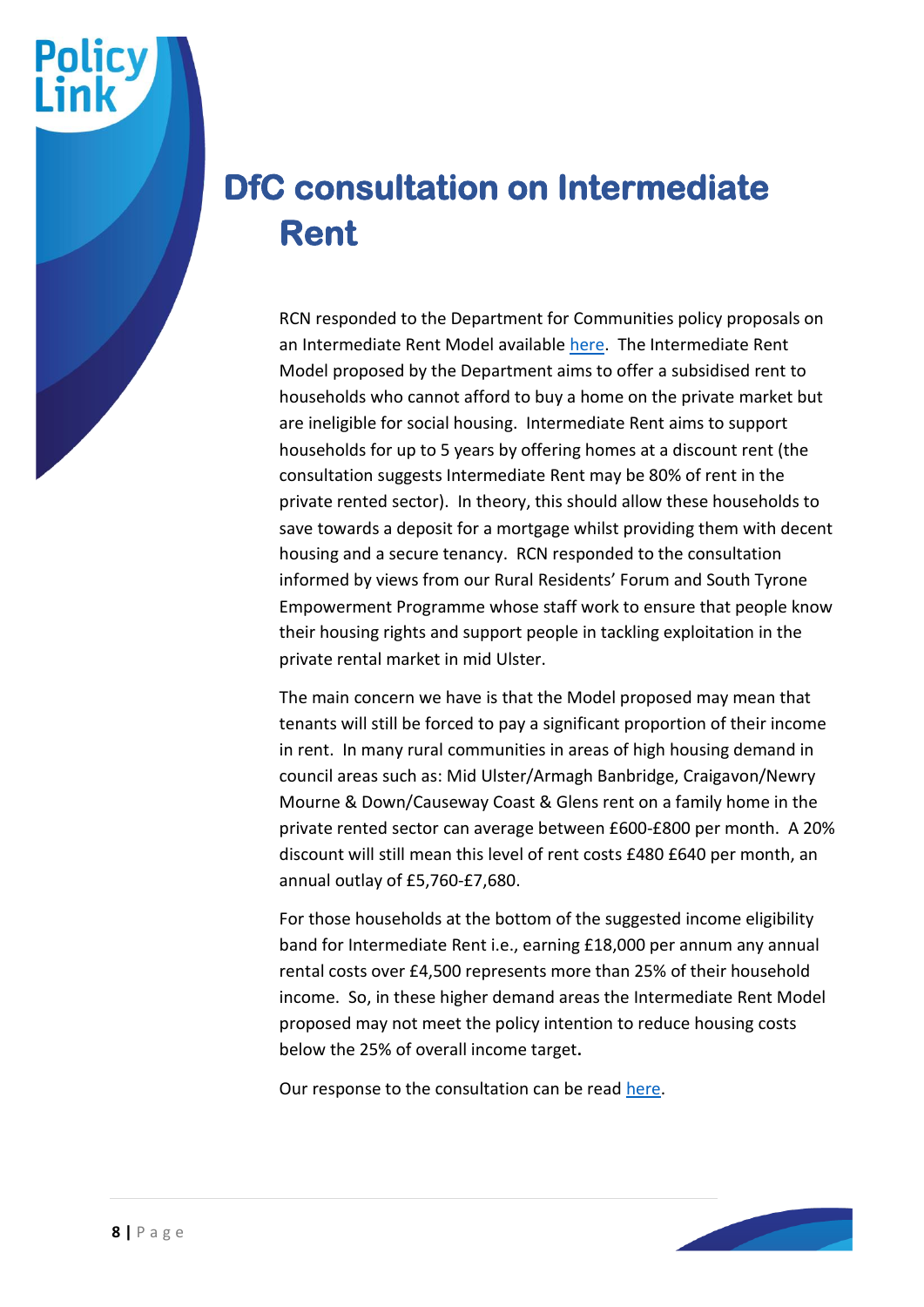#### **Review of strategic planning policy on renewable/low carbon energy**

The Department for Infrastructure is currently consulting on a Review of Strategic Planning Policy on Renewable and Low Carbon Energy available [here.](https://www.infrastructure-ni.gov.uk/consultations/review-strategic-planning-policy-renewable-and-low-carbon-energy-issues-paper) The Department is seeking views from stakeholders on planning policy in relation to the siting of renewable and low carbon energy. This links to the Energy Strategy and Action Plan which sets a target of meeting at least 70% of electricity consumption needs from a diverse mix of renewable sources by 2030. The short issues paper seeks views on the following specific planning matters:

- Energy targets & strategic planning policy;
- Locational considerations;
- Siting new wind farms in perpetuity;
- Wind turbines & amenity considerations;
- Decommissioning and site restoration for new development;
- Solar farms and agricultural land;
- Co-locating renewable, low carbon and supporting infrastructure;
- Re-powering existing wind farms; and
- Emerging technologies and other issues.

RCN is concerned that the policy may be altered to allow new wind farms to be sited in "perpetuity" bearing in mind how renewable technology may change and the need to engage with communities on how they may be impacted. The key issue of locational considerations asks for views on a more strategic approach for the siting of wind and solar farms.

The review closes on 9 February 2022.

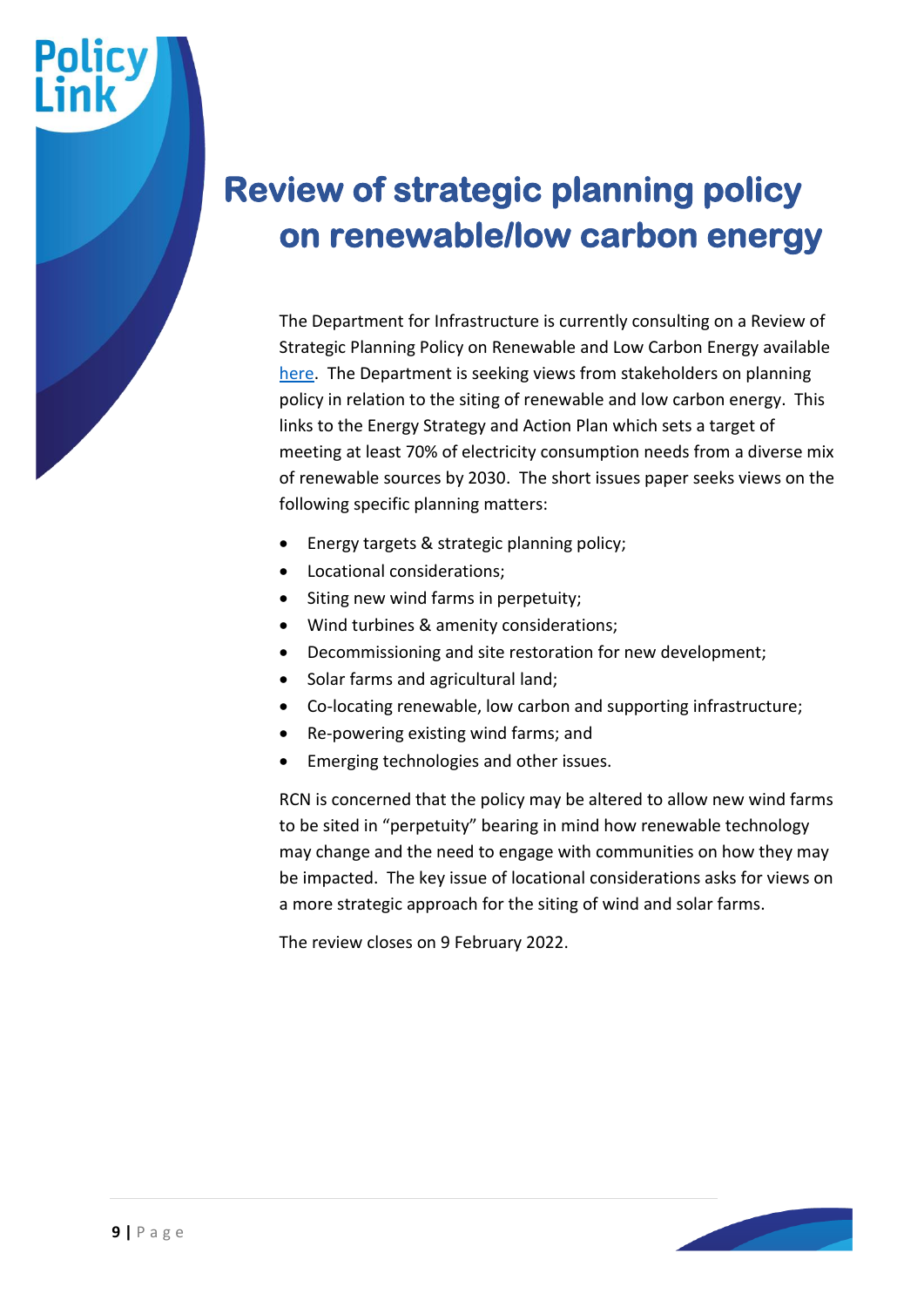

#### **FICT report launched**

The Commission on Flags, Identity, Culture and Tradition report was finally published in December following a long delay. The Commission had been launched 5 years ago and consisted of a 15-member panel made up of seven political appointees and eight non-political. It engaged in a widespread consultation exercise across NI to examine controversial issues related to the display of flags and emblems and other expressions of identity, culture and tradition. The 168 page report is available to read [here](https://www.executiveoffice-ni.gov.uk/publications/commission-flags-identity-culture-and-tradition-final-report) and contains around 45 recommendations. It also contains an Annex titled "Where Challenges Remain" setting out the areas within the Commission's remit where it was unable to come to a consensus view.

The panel could not agree on recommendations to tackle many of the disputes around flags and emblems displayed on lampposts or other street furniture. The report included detailed ideas for flags protocols but was unable to make solid recommendations as there was no agreement amongst members on how legislation could be developed. There is no political agreement between the NI Executive parties on how to progress the recommendations in the report. The commission was able to agree some recommendations around bonfires, but it is unclear whether any of the recommendations will be implemented. What is clear is that there will be no movement on these issues in this Assembly mandate as political agreement on the next steps does not currently exist. Whether any future NI Executive will re-visit the recommendations in the report remains to be seen.

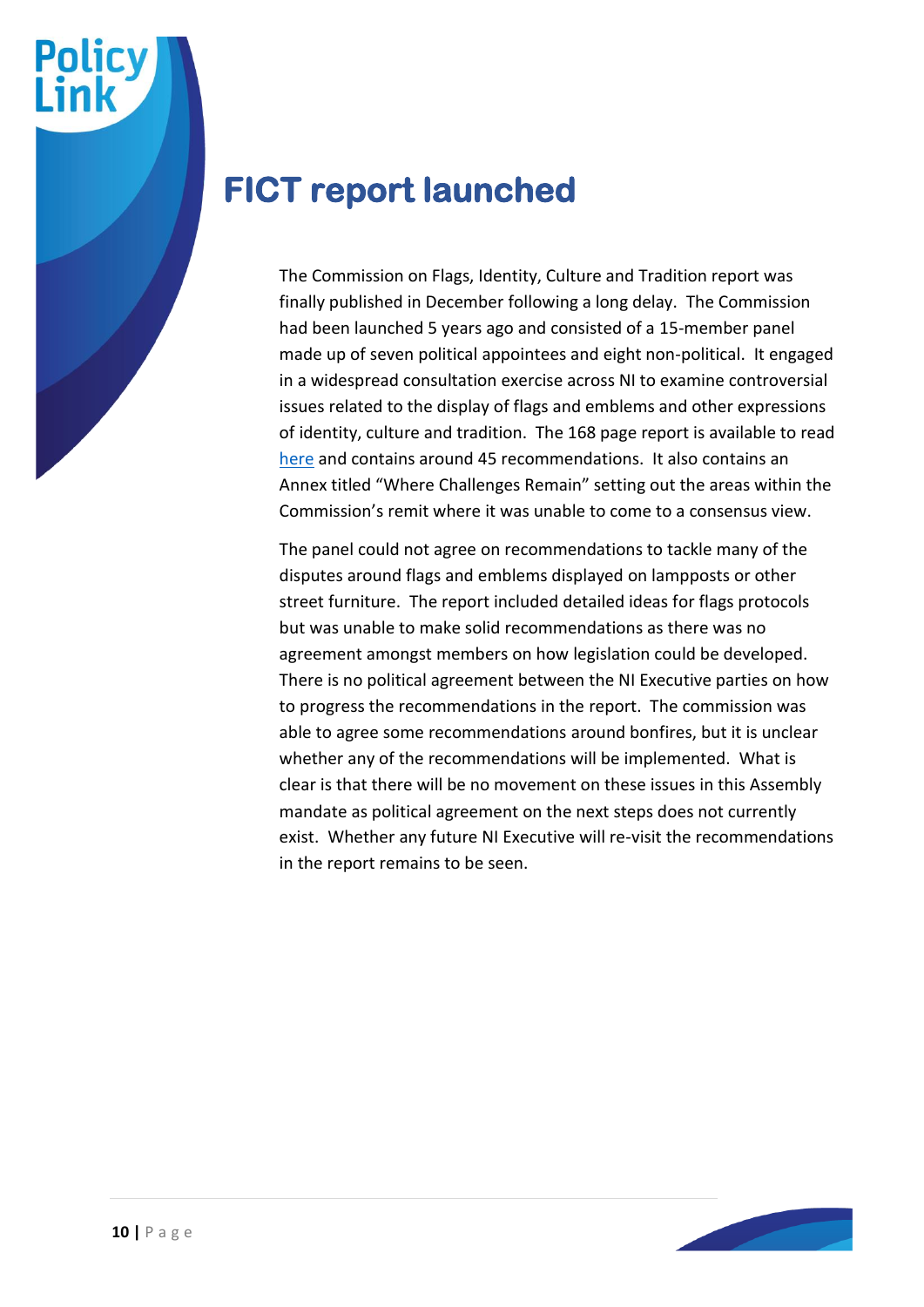# **Department of Finance budget consultation**

The Department of Finance is currently seeking views on the draft budget for Northern Ireland. The consultation can be accessed [here](https://www.finance-ni.gov.uk/budget-consultation)

This is the first time in many years that the NI Executive has presented a three-year draft budget instead of a single year budget. In theory, this should mean more flexibility to award funding towards projects and services that will take longer than one year to complete. In previous one year budget cycles funding could only be allocated up until the end of a particular financial year.

Finance Minister Conor Murphy MLA stated that the Executive continues to face significant financial challenges with pressures most acutely felt within the health and social care service. His foreword to the Budget consultation continues that the Executive has agreed that its top budget priority is health. However, due to an uplift in the Health and Social Care budget all other Departments will see reductions in funding so extra resources can go towards health and social care and difficult choices will need to be taken.

The consultation closes on 7 March 2022.

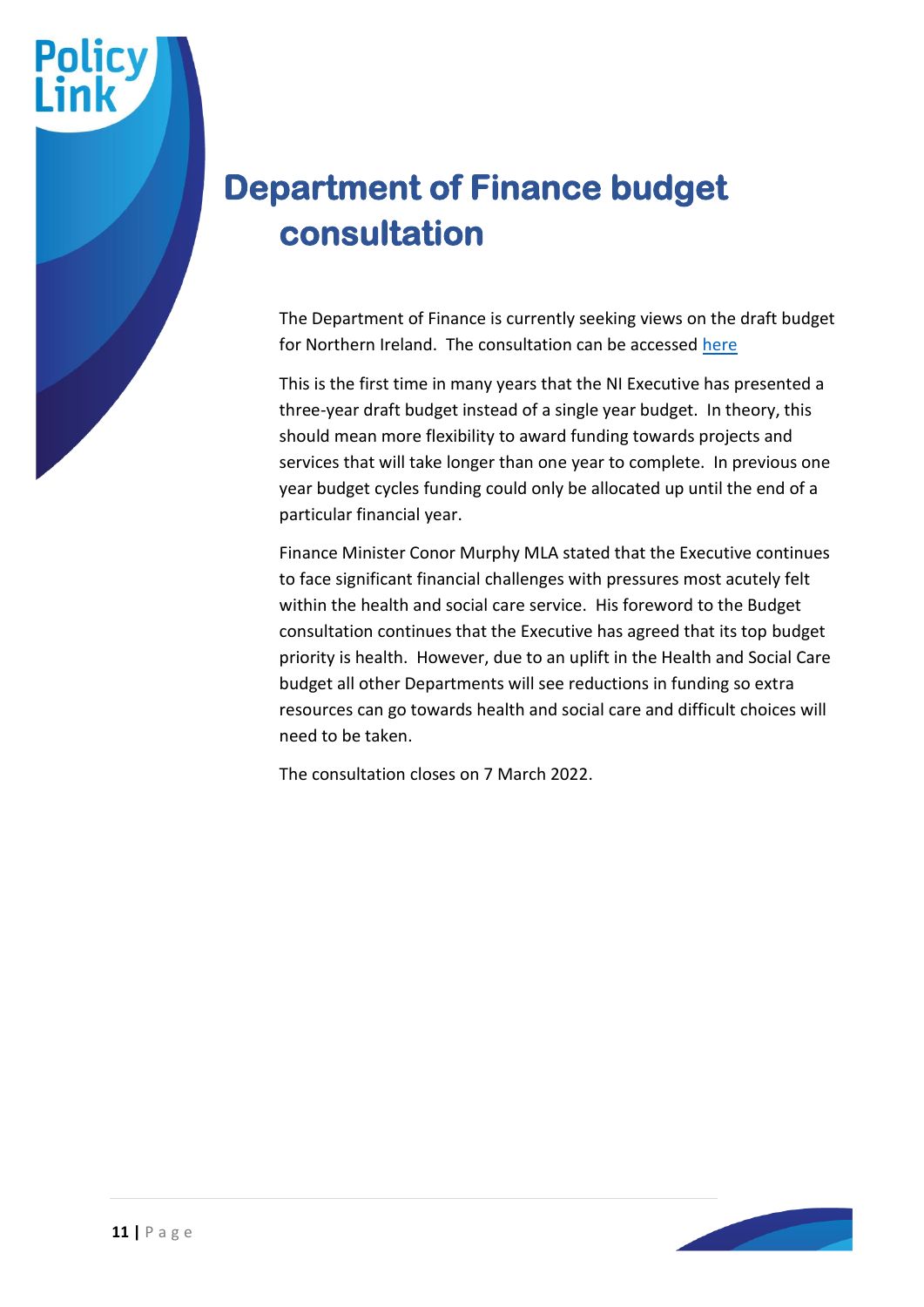# **Call for Views: TEO Equally Safe: Violence Against Women and Girls**

#### **Strategy and DOH/DOJ Domestic Abuse and Sexual Abuse Strategies – Deadline 7th March 2022**

There is an open call for views on two extremely important strategies that are currently being developed. This includes the *['Equally Safe: Strategy to Tackle](https://www.executiveoffice-ni.gov.uk/consultations/call-views-relation-development-strategy-tackle-violence-against-women-and-girls)  [Violence Against Women and Girls'](https://www.executiveoffice-ni.gov.uk/consultations/call-views-relation-development-strategy-tackle-violence-against-women-and-girls)* and the *[Department of Health and](https://www.justice-ni.gov.uk/consultations/call-views-domestic-and-sexual-abuse-strategy-and-violence-against-women-and-girls-strategy)  [Department of Justice Domestic Abuse and Sexual Abuse Strategy.](https://www.justice-ni.gov.uk/consultations/call-views-domestic-and-sexual-abuse-strategy-and-violence-against-women-and-girls-strategy)*

Both strategies are particularly important given the extremely high levels of violence against women, particularly rural women. You are invited and encouraged to share your views on issues that could help inform their content, actions, and overall direction of the two strategies:

"*We want to build on work that has already been undertaken on domestic and sexual abuse, recognising that anyone can be affected, that this is everyone's business and that responsibility for tackling these issues is shared by all. This is not simply a private matter.*

*On the Equally Safe Strategy, a Strategy to tackle Violence Against Women and Girls, this is intended to tackle violent and abusive behaviour directed at women and girls precisely because they are women and girls. This strategy will reach more widely to include other acts and threats of gender-based violence that result in, or may result in physical, sexual or psychological harm or suffering to women, whether occurring in public or in private life, in the physical world or online."*

There are several ways to respond to these surveys or get involved in this work:

- Two online surveys available for those aged 16 and above; one for the [general public](https://consultations.nidirect.gov.uk/doj/call-for-views-domestic-sexual-abuse-public-survey) and one for [victims with lived experience](https://consultations.nidirect.gov.uk/doj/call-for-views-domestic-sexual-abuse-victim-survey) of domestic and sexual abuse,
- Submitting additional evidence through a written response (similar to the Women's Policy Group response) via Citizen Space.
- Attend an online public engagement event or stakeholder focus group.

More information on all of the above is availabl[e here.](https://www.justice-ni.gov.uk/consultations/call-views-domestic-and-sexual-abuse-strategy-and-violence-against-women-and-girls-strategy)

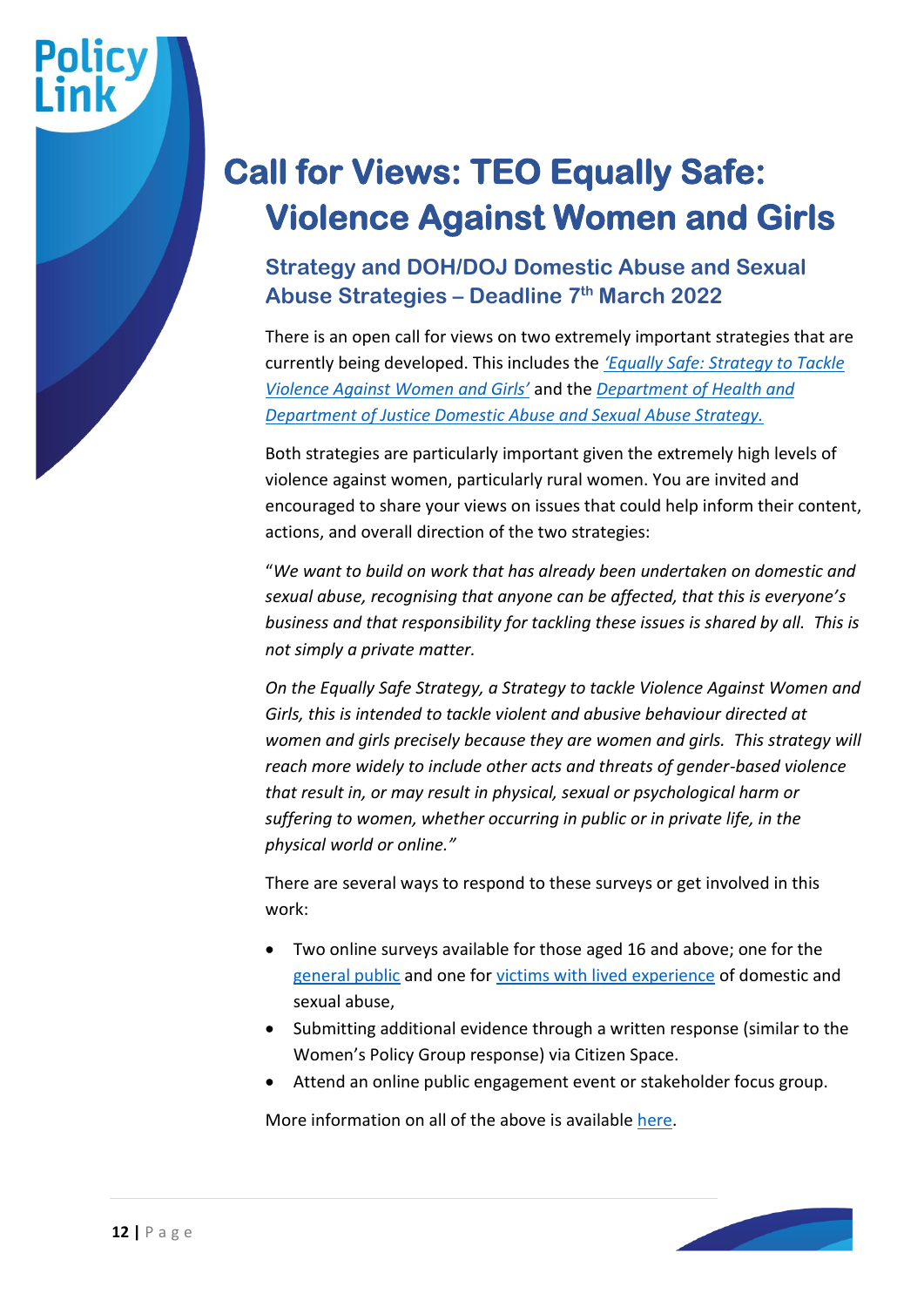# **Women – The Women's Policy Group NI wants to hear your views on addressing Violence Against Women and Girls in Northern Ireland**

.

**Policy** 

The Women's Policy Group (NI) is asking women to complete this short [survey](https://bit.ly/3GMszu9) to gather views on issues relating to the development of a Violence Against Women and Girls strategy for NI.

Statistics show that Northern Ireland is the most dangerous place in Europe to be a woman, with three times more murders of women than England or Wales, yet Northern Ireland is the only part of the UK or Ireland without a strategy to tackle Violence Against Women and Girls (VAWG). This is an issue that can be particularly bad for rural women, with greater levels of under-reporting and increased barriers to accessing support.

After years of women's sector lobbying, the Executive Office is finally starting to develop a strategy, and we are asking for the views of women to inform our written response. We want to ensure that the lived experiences and views from women shape this strategy so that it is as robust and enforceable as possible.

If you are a woman based in Northern Ireland, please share your views with us in this short survey. All responses are completely anonymous.

Complete the survey below (approx. 5-15 minutes long): <https://bit.ly/3GMszu9>

#### Survey deadline – **Monday 14th February 2022 at 12pm**.

Please note, this survey mentions various types of violence and abuse against women which some may find distressing. [Here](https://www.raiseyourvoice.community/helpadvice) is a list of support organisations in case you need to reach out for support.

This survey has 27 questions in total. Only the tick box questions require responses. All other questions are optional. You are welcome to share